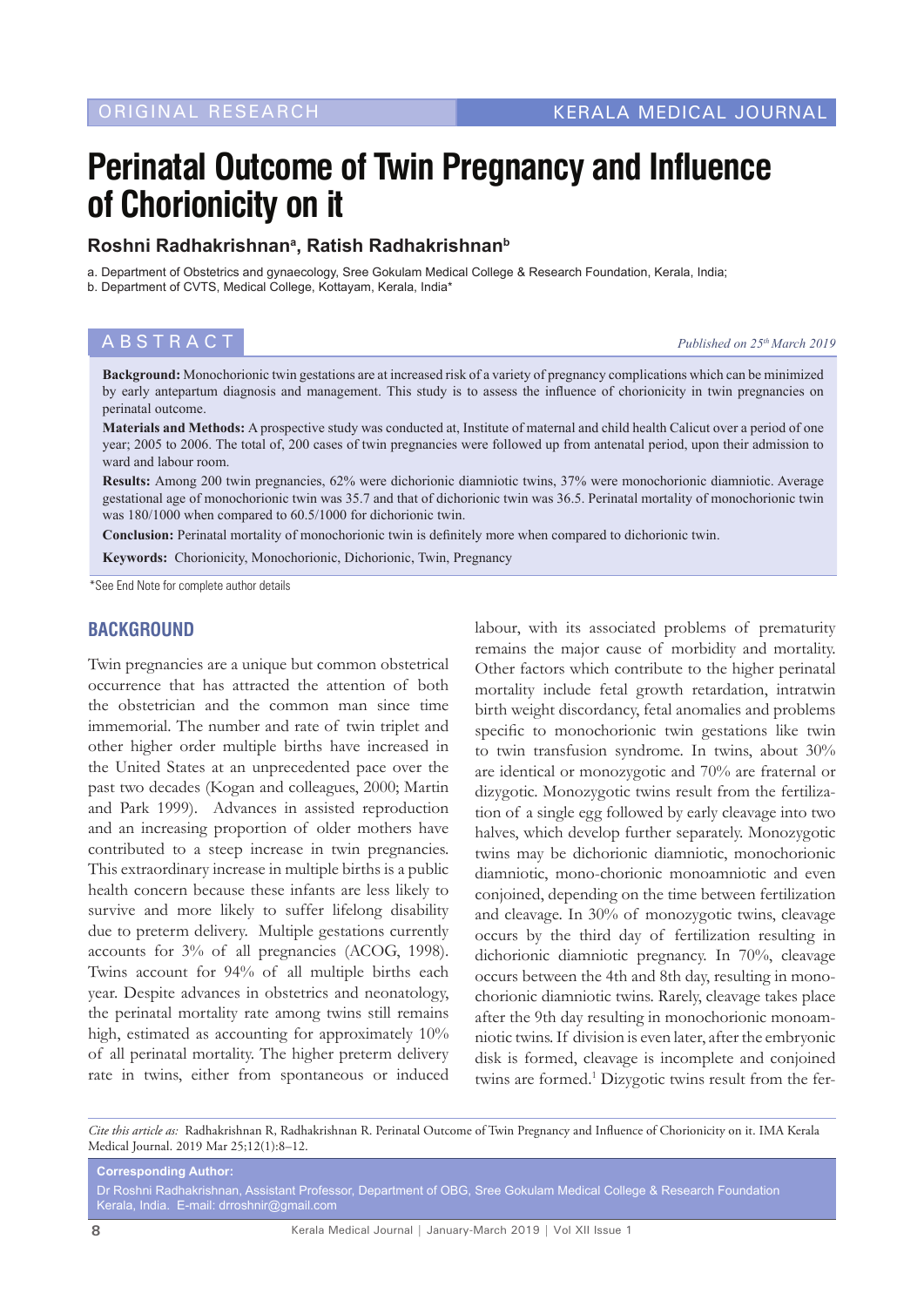tilisation of two different eggs, by two spermatozoa and by definition each twin has its own placenta and amniotic sac (dichorionic diamniotic). Monochorionic twin gestations are at increased risk of a variety of pregnancy complications which can be minimized by early antepartum diagnosis and management. This study endeavors to evaluate the influence of chorionicity in twin pregnancies on perinatal outcome

## **MATERIAL & METHODS**

A prospective study was conducted during the period from September 2005 to August 2006 at Department of Obstetrics and Gynaecology, Institute of Maternal and Child Health, Calicut. 200 cases of twin pregnancies beyond 28 weeks of gestation admitted during this period were taken as the study group. Pregnancies with more than 2 children were excluded from the study. Cases were followed from the antenatal period upon their admission to the antenatal ward and the labour room. Detailed history was taken. Cases of IUGR, discordancy detected prenatally by ultrasound were recorded. Chorionicity by ultrasound was also taken into consideration. The usual investigations were done in all cases and special investigation (like PIH profile, FBS, PPBS, Doppler ultrasound) etc also were done whenever necessary. Antenatal corticosteroids were given routinely in all cases presenting with preterm labour and in complicated cases needing early termination. Induction was required in some cases for various obstetrical indications. Detailed clinical examination, local examination and per vaginal examination was also recorded. Chorionicity of placenta was noted after delivery of both the babies. The patients were discharged on the 3rd day after vaginal delivery. Only those who had undergone caesarean section or whose babies were in the NICU (neonatal intensive care unit) stayed back. The perinatal outcome of the babies were analysed based on the gestational age, birth weight, Apgar scores at birth, NICU admission and factors like number of macerated births, still births, Neonatal deaths etc. Perinatal mortality was calculated based on the formula;

#### **Perinatal mortality rate defines:**

Total number of late foetal death and early neonatal death having birth weight > 1000 g

#### Total no of births

The relationship of IUGR and discordancy with respect to chorionicity was also evaluated. Statistical analysis was performed using SPSS-15

#### **RESULTS**

Total number of deliveries during the study period was 21,718, and twins constitute 347 deliveries. The incidence of twin pregnancy was 1.6%, out of which 200 twin pregnancies were analysed. Incidence of preterm birth was 45% (90 cases). The majority, 55% of twin pregnancy had gestational age between 35-37 wks at the onset of labour, and 28% had onset between 38 and 40wks **(Table 1).**

| Table 1. Distribution of gestational age at onset of labour |        |            |  |
|-------------------------------------------------------------|--------|------------|--|
| GA                                                          | Number | Percentage |  |
| $28 - 31$ wks                                               | 8      | 4          |  |
| $32 - 34$ wks                                               | 26     | 13         |  |
| $35 - 37$ wks                                               | 110    | 55         |  |
| $38-40$ wks                                                 | 56     | 28         |  |
| Total                                                       | 200    | 100        |  |

The mean birth weight of the first twin was 2.09kg and 2nd twin was 2.03kg. Majority had birth weights between 2-2.4kg **(Table 2).**

| Table 2. Birth weight of first and second twin |                |               |          |               |
|------------------------------------------------|----------------|---------------|----------|---------------|
| Birth weight in kg                             | 1st twin       |               | 2nd twin |               |
|                                                | N <sub>0</sub> | $\frac{0}{0}$ | No       | $\frac{0}{0}$ |
| $< 1 \text{kg}$                                | 6              | $3.02\%$      | 6        | $3.02\%$      |
| $1 - 1.4kg$                                    | 12             | 6.03%         | 21       | 10.5%         |
| $1.5 - 1.9$ $kg$                               | 56             | 28.14%        | 56       | 28.14%        |
| $2 - 2.4kg$                                    | 77             | 38.7%         | 79       | 39.7%         |
| $2.5 - 2.9$ $kg$                               | 40             | $20.1\%$      | 29       | 14.5%         |
| $3 - 3.4$ kg                                   | 8              | 4.02%         | 7        | 3.5%          |
| $3.5 - 3.9$ $kg$                               | $\theta$       | 0             | 1        | $0.5\%$       |
| Total                                          | 199            | 100           | 199      | 100           |

The NICU admission was required in 28.5% of 2nd twin compared to 23% of 1st twin. Most common indication for NICU admission for twin was prematurity (35%) followed by IUGR (15%), LBW and birth asphyxia (15%).

Perinatal outcome in twin pregnancies among 400 twin babies show that there were 56 cases of peri-natal deaths, out of which 21 cases of macerated deaths, 4 still births and 31 neonatal deaths. Perinatal mortality rate was 110/1000 birth (excluding those having birth weight  $\leq 1000$  gm).

The most common cause for neonatal death (NND) was preterm with respiratory distress, hyaline membrane disease (HMD) **(Table 3).** Discordancy was present in 52 cases (26%).

x100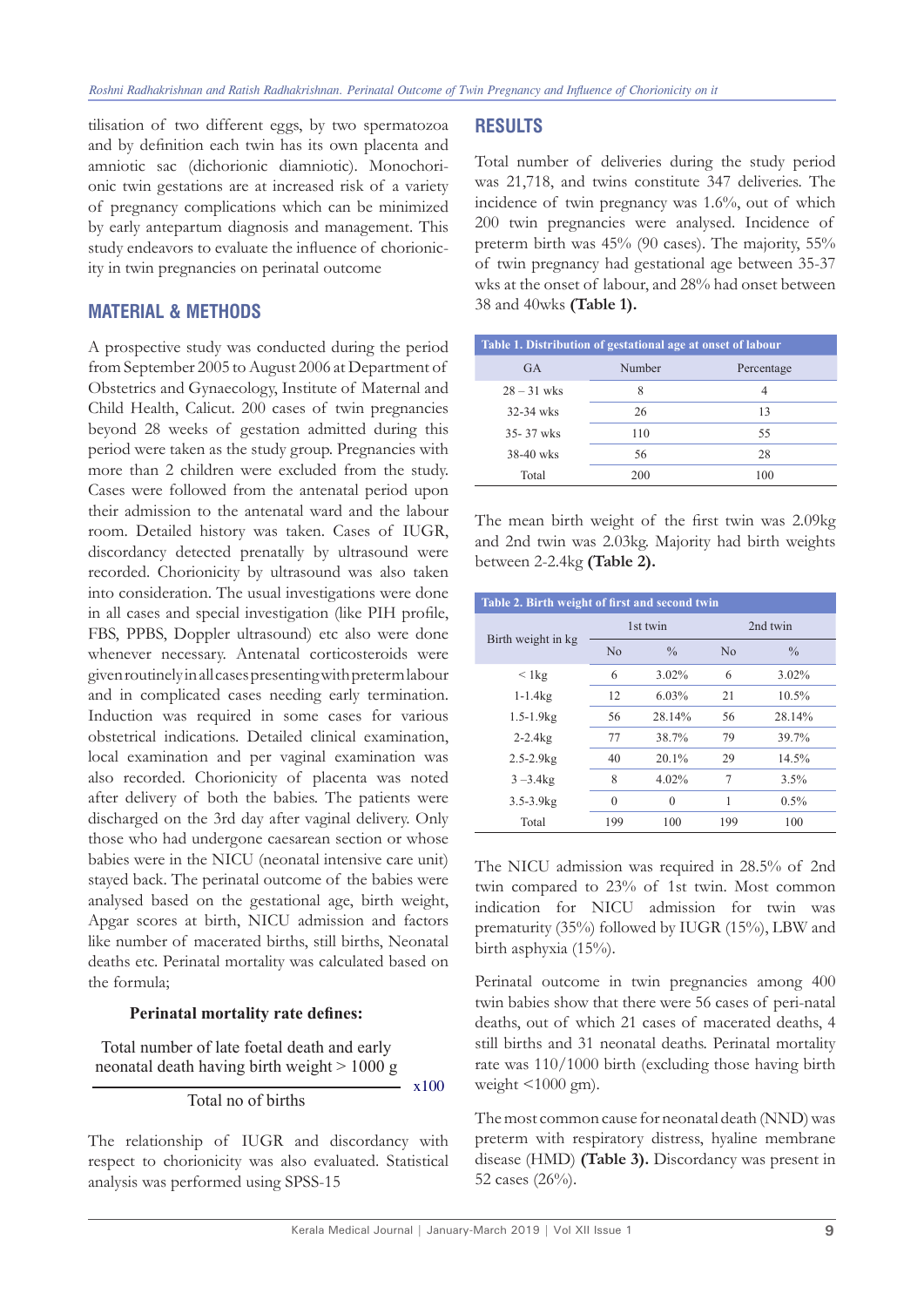| <b>Table 3. Causes of Neonatal Death</b> |    |  |  |
|------------------------------------------|----|--|--|
| Causes of NND                            | No |  |  |
| Preterm with respiratory distress, HMD   | 16 |  |  |
| Preterm SGA with sepsis                  | 4  |  |  |
| Severe birth asphyxia                    | 8  |  |  |
| Hypoglycemia                             |    |  |  |
| Meconium aspiration syndrome             |    |  |  |

Regarding chorionicity 62 percent of the cases were dichorionic diamniotic pregnancy, 37% mono-chorionic diamniotic pregnancy. There was 1 case of mono-chorionic mono-amniotic (MCMA) pregnancy complicated by hydramnios, both babies lost with intra uterine death (IUD) at around 29wks, which were later induced and expelled. There was 1 conjoined twin; it was a G2P1Lo, had elective cesarean session at 36wks for conjoined twins 3.50kg, adhered at sacral region. Both babies died on 2nd postnatal day **(Table 4).**

| <b>Table 4. Distribution of Chorionicity</b> |     |               |  |
|----------------------------------------------|-----|---------------|--|
| Chorionicity                                 | No  | $\frac{0}{0}$ |  |
| Monochorionic mono amniotic                  |     | 0.5           |  |
| Mono chorionic diamniotic                    | 74  | 37            |  |
| Dichorionic diamniotic                       | 124 | 62            |  |
| Conjoint                                     |     | 05            |  |

was 36.57(SD, 2.08).

Perinatal mortality according to Chorionicity was calculated. The number of macerated births, still births and neonatal deaths were definitely more for monochorionic twins. Perinatal mortality rate of monochorionic pregnancy was, 180/1000 (18%) compared to 60.5/1000 (6%) for dichorionic pregnancy, which shows a significant association with perinatal mortality and chorionicity (Chi-square 6.64 and p-value  $\leq 0.01$ ) **(Table 5).**

Discordancy was there in 31 cases (25%) of dichorionic pregnancy and 21(28%) cases of monochorionic

| Table 5. Outcome in respect to Chorionicity      |                       |                 |  |  |
|--------------------------------------------------|-----------------------|-----------------|--|--|
|                                                  | Monochorionic         | Dichorionic     |  |  |
| No. of babies                                    | 150                   | 248             |  |  |
| Macerated birth                                  | 17                    | 4               |  |  |
| Still birth                                      | 3                     |                 |  |  |
| <b>NND</b>                                       | 17                    | 12              |  |  |
| Total perinatal death                            | 37                    |                 |  |  |
| PMR/1000 live birth                              | $180/1000$ live birth | 60.5/1000 birth |  |  |
| (Excluded those having $B.W < 1000 \text{gms}$ ) |                       |                 |  |  |

Average gestational age at delivery of monochorionic twin was 35.7 (SD, 2.27) and that of dichorionic twin pregnancy. This relationship was tested by chi square test, and found to be not statistically significant (p value 0.57) **(Table 6).**

| <b>Table 6. Discordancy and Chorionicity</b> |               |               |             |               |
|----------------------------------------------|---------------|---------------|-------------|---------------|
| Discordancy                                  | Monochorionic |               | Dichorionic |               |
|                                              | Number        | $\frac{0}{0}$ | Num-<br>ber | $\frac{0}{0}$ |
| Present                                      | 21            | 28            | 31          | 25            |
| Absent                                       | 54            | 72            | 93          | 75            |
| Total                                        | 75            | 100           | 124         | 100           |

IUGR was present in 16 cases (21.3%) in monochorionic twins and 16 cases (12.9%) in dichorionic twins, which was found to be not statistically significant (p value 0.23).

## **DISCUSSION**

Preterm birth is the main reason for the poor perinatal outcome in multiple pregnancy. All studies of Perinatal mortality in multiple pregnancy agree that preterm birth is the greatest single threat to infants. The preterm birth rate in twins varies among populations from 30 to 50%. Incidence of preterm delivery in the present study was 45%. 84.5% of twins had spontaneous onset of labour, but in 15.5% (31 cases) labour was induced for obstetrical indications like PIH and its complications, intrauterine growth restriction, PROM and unfavourable cervix and for cases of single fetal demise. The incidence of preterm birth in studies conducted by Anahita et a 2003 and Houlton  $M<sub>1</sub><sup>1,2</sup>$  1981 were 61.2 & 50 respectively 55% had delivery between 35 and 37 weeks and 28% delivered between 38 and 40 wks. 13% delivered between 32- 34 weeks. A retrospective study of 188 twin pregnancies conducted by Anahita et al<sup>1</sup> reported that the period of gestation at onset of labour varied between 24 – 41 weeks, average being 33 weeks and only 38.29% continued beyond 37 weeks of gestation. This shows that the average gestational age in twins is 2-3 weeks prior to singleton pregnancy. Yin Bin Cheung et al suggested the optimal gestational age of twins to be between 37 – 39weeks; this is associated with minimum neonatal and infant morbidity and mortality.3

Majority of 1st and 2nd twin (39%) had birth weight between 2 to 2.4kg. 28% between 1.5 – 1.9kg. This may be explained by the increased incidence of IUGR and prematurity in twins. The average birth weight of 1st of twin was 2.09kg and 2nd of twin was 2.03kg. Anahita Pandole<sup>1</sup> also reported the average weight of the first twin as 2kg, while 1.7kg for 2nd of the twin.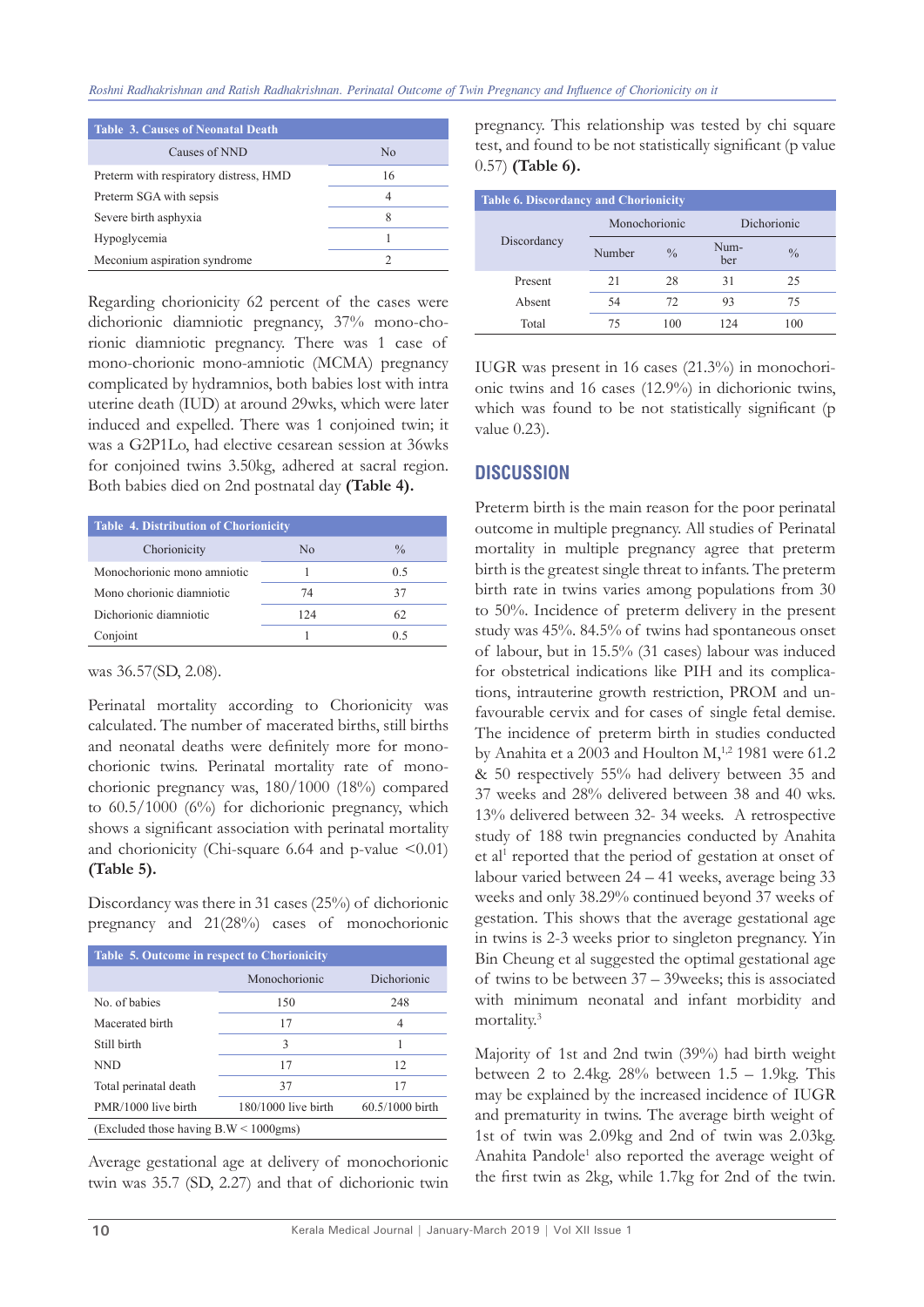The low birth weight in twin pregnancies is an indicator of prematurity and intrauterine growth restriction. The most common cause of NICU admission was prematurity followed by low birth weight, IUGR and birth asphyxia. Other causes were hypoglycaemia, sepsis, hyper-bilirubinaemia and meconium aspiration.

Regarding the perinatal outcome, there were 56 perinatal deaths in 400 fetuses. Neonatal deaths in the present study were 31. Most important cause of neonatal death was prematurity with respiratory distress and HMD. Other causes were severe birth asphyxia, prematurity and sepsis, hypoglycemia and meconium aspiration syndrome. This was comparable to another, reported 64 perinatal deaths in 376 foetuses.<sup>1</sup> Perinatal mortality in our hospital for singleton during the study period was 30.4/1000 births. Perinatal mortality in twin pregnancy in the present study was 110/1000 births or 11%. This shows that perinatal mortality in twin pregnancy is 3 to 4 times higher than singleton pregnancy. High incidence of prematurity, low birth weight, birth asphyxia associated with delay in delivery of 2nd of twin and high incidence of malpresentations contributed to this high perinatal mortality. High perinatal mortality rates of 17.02%, 11.5% and 17.4% have been already reported by Anahita Pandole, Chabra et al and Rani et al respectively in various studies conducted in our country.4,5

62% had dichorionic diamniotic presentation and 37% had monochorionic diamniotic presentation. There was one case of monochorionic monoamniotic pregnancy which presented at 29 weeks with hydramnios and intrauterine demise of both the babies. This explains the fatal outcome of MCMA, which is associated with 50% mortality of the fetus. There was 1 case of conjoined twin which was delivered by elective caesarean section around 36wks after discussing with paediatric surgeon. The point of juncture was in the sacral region, baby weighing 3.5kg, but succumbed to neonatal death on the 2nd postnatal day. This compares to the study of retrospective analysis of 261 twin pregnancies conducted by Mahmut et al where the incidence of dichorionicity was 69.3% and monochorionicity was 30.7%. The median gestational age at births for monochorionic twins is 36 weeks compared with 37 weeks for dichorionic twins<sup>6</sup> In the present study average gestational age of monochorionic diamnotic twins was 35.78 and that for dichorio-diamniotic twins was 36.5. Hatkar PA et al and colleagues in their study of 100 twin pregnancies identified the average GA of

monochorionic twins to be 35.5wks and dichorionic twins to be 35.7 wks.<sup>7</sup> In that study dichorionic twins constituted 71% and monochorionic twins 29%.

Total perinatal death was 37/1000 twin in monochorionic pregnancy when compared to 17/1000 twin in the case of dichorionic pregnancy. The relationship of chorionicity to perinatal outcome was statistically tested by chi-square test and the p value obtained was 6.64 E-22 which was statistically significant. Perinatal mortality rate of monochorionic pregnancy was 180/1000 or 18% when compared to 60.5/1000 ie 6% for dichorionic pregnancy. A study of perinatal outcome of twins in relation to chorionicity conducted at Now rosjece Wadia Maternity Hospital in Mumbai by Hatkar PA et al calculated the perinatal mortality rate of monochorionic to be 176.47/1000 twin and for dichorionic to be  $88.88/1000$  births.<sup>7</sup> This was comparable to our study. Thus it can be concluded that perinatal outcome of twins is influenced by the type of placentation. Antepartum diagnosis of the type of placentation (chorionicity) will help in identifying the twin pregnancies at risk of twin to twin transfusion, discordant growth and greater perinatal mortality. This will help in counseling the patient regarding the prognosis of her pregnancy.

Discordancy was identified in 52 cases (26%). IUGR was detected in 32 cases (16%). This shows the increased incidence of discordancy and IUGR in twin gestations. Ananth CV et al in 1998 reported that the percentage of SGA babies is 27% in twins.<sup>8</sup> Sebire et al in 1997 reported that discordancy occur in about 12% of twins. They had taken >25% discordance was significant but in our study the cut off for discordance ratio was >20%. In relation to chorionicity, discordancy was there in 31 cases (25%) of dichorionic pregnancy and 21 cases (28%) of monochorionic pregnancy. The relationship was tested by chi-square test and was not statistically significant. This compares to the study by Sebire et al.<sup>9</sup> He reported that although growth discordance complicates monochorionic (11.3%) as often as dichorionic (12.1%) twins, the growth pattern and underlying pathophysiology are probably different. The onset of discordant growth can present early or late in monochorionic pregnancy, whereas in dichorionic it usually becomes apparent only later in pregnancy. IUGR was identified in 21.3% of monochorionic twins compared to 12.9% of dichorionic twins. This was also statistically insignificant. Chance of both twins being SGA is 17% in monochorionic and 18% in dichorionic.